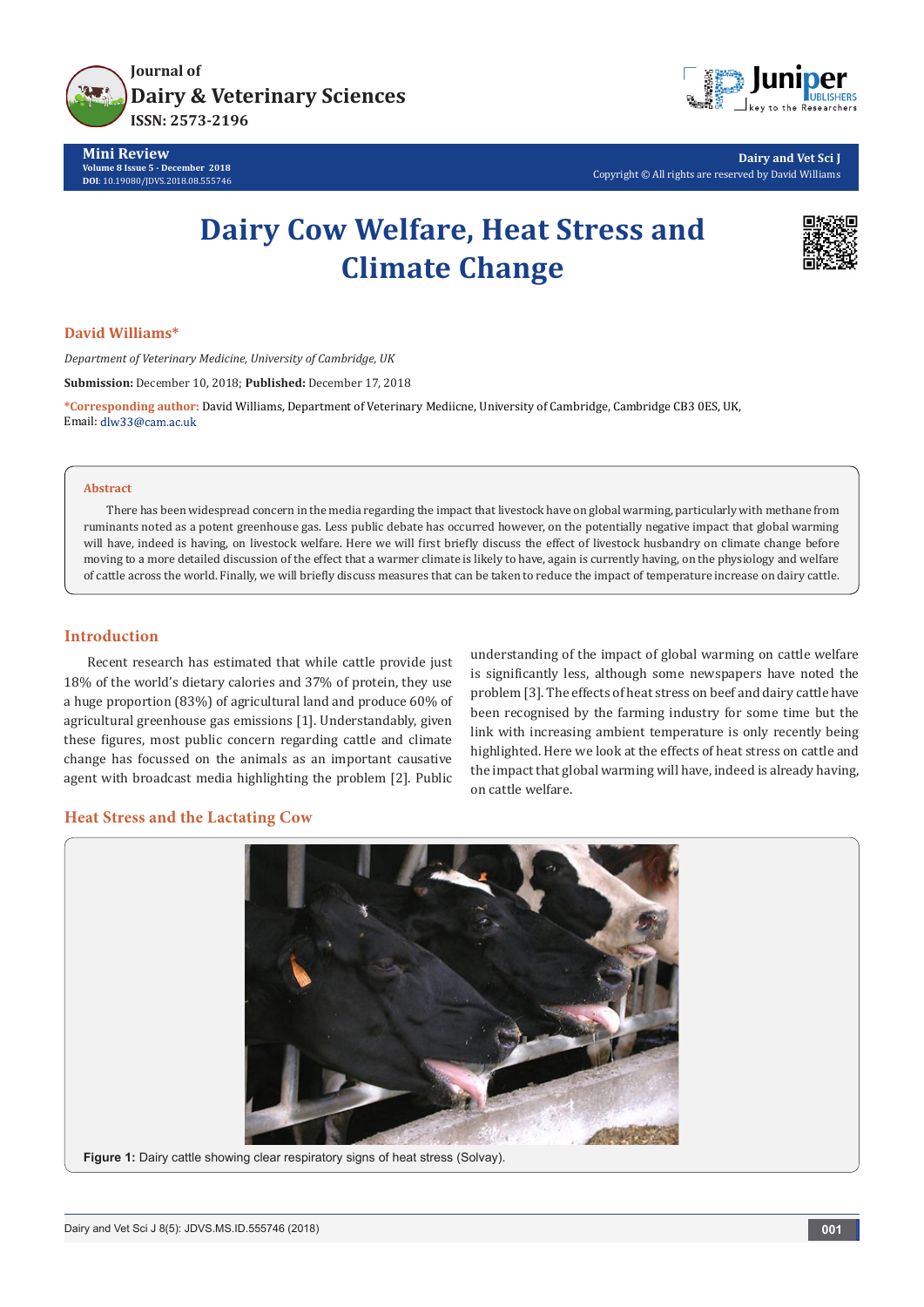The lactating dairy cow already has an increased internal temperature through her milk production (Figure 1). Heat production through metabolic functions is estimated to account for around a third of the energy intake of a 600kg cow producing 40kg of milk daily with a far level of 4% [4]. A study comparing cows that were non-lactating, or at low (18.5kg/d) or high (31.6 kg/d) milk yield showed that low and high yielding cows generated 27 and 48% more heat than nonlactating cows even though they had a lower body weight [5]. Whilst in cold environments dissipation of such body heat is not a problem, during periods of elevated ambient temperature, heat loss can be a significant problem for dairy cattle. The limiting factor for cattle at peak lactation is energy intake and a common management practice is to increase energy density of the diet by decreasing forage and giving a mixed ration with a high energy density. A side effect of feeding such a high energy ration is that of increased heat production; Reynolds and colleagues showed that heat production for heifers ingesting 4 and 7kg dry matter per day was around 40 and 56MJ/d respectively [6].

The irony, if we are aiming to increase dietary intake in cattle living on the metabolic knife edge of maximum productivity, is that heat stress leads to reduced feed intake, decreased activity and increase in peripheral blood flow to aid perspiration [7] while decreasing portal blood flow taking nutrients from the intestines to the liver [8]. Lough's 1990 paper also showed a reduced vascular supply to the mammary gland in times of heat stress, reducing milk production. Other effects of heat stress on lactation include a decline in plasma somatotrophin and triiodothyronine and thyroxine [9]. Heat stress alters blood acid-base balance, since panting animals lose carbon dioxide and thus have a respiratory alkalosis [10]. Compensation for this involves increased renal excretion of bicarbonate in times of heat stress, leading to a paradoxical metabolic acidosis during the cooler hours of nighttime. This in turn leads to a loss of bicarbonate buffering capacity which can be critical if cattle are being fed high grain rations. To add to the cow's electrolyte compromise, potassium loss through increased sweating can lead to hypokalaemia [11].

What impact do these metabolic changes in heat stress have on the affective status of the animal? As far back as 1968 Collins and Weiner suggested that acute heat stress had emotional effects on dairy cattle [12] and subsequent work confirmed that heatstressed cattle have higher cortisol levels than animals kept in cooler environments [13]. Animals with a reduce dry matter intake during heat stress are not only physiological stressed, losing body weight, but also emotionally affected by hunger [14]. We know that cattle given a limited grazing period have higher plasma levels of ghrelin, the 'hunger hormone' [15] and it is reasonable to assume that cattle reducing their dietary intake through heat stress will experience the same endocrinologic and affective state. Thirst too is a classic response to heat stress and providing adequate water is essential [16] with chilled drinking water alleviating both thermal issues and thirst [17,18]. Stermer's research [17] was undertaken more than thirty years ago and yet it must be asked how many

farms are providing chilled water for their dairy cattle in times of heat stress. Such information is difficult to access, but this author's impression is that few are.

What influence does heat stress have on lameness and pain in dairy cattle? Heat-stressed cattle increase their standing time to allow greater body surface area to be exposed to the air for heat loss by convection. Lying time is reduced by 30% with higher ambient temperatures [19] and increased periods of standing have been suggested as a significant risk factor for lameness which is already a substantial cause of pain in a sizeable proportion of dairy cattle [20]. It has been suggested that the conflict between whether to stand up and increase cooling or to lie and relieve pain form lameness might be a significant factor in frustration in dairy cattle, a potentially important affective influence on their welfare [21]. Leg stomping, weight repositioning and butting, potential behavioural indicators of frustration, have been noted in cattle deprived of the opportunity to lie [22] and it would be a valuable exercise to assess the prevalence of such behaviours in heat stressed cattle as compared with the same animals in cooler environments.

Heat stress also reduces fertility in cattle. While results of research on the effect of heat stress on reproductive endocrine status have been varied, plasma luteinising hormone pulses have been shown to be of lower amplitude and frequency in periods of high ambient temperature [23] and plasma oestradiol concentrations are lowered by heat stress in dairy cows. Plasma progesterone levels are influenced by food intake and hepatic metabolism as well as luteal function, so the influence of heat stress on progesterone production is complex, but effects of heat stress on this hormone will affect the survival of an implanting fetus in the uterine wall as well as oocyte formation with deleterious effects on oocyte maturation and embryonic death.

#### **Opportunities to Alleviate These Issues**

Ambient temperature increases are to be expected in the future, so one must ask what measures can be put in place to manage heat stress in cattle. A personal experience might be worth noting here. On a visit to the Department of Veterinary Medicine in the University of Khartoum, Sudan I was at first horrified to see Holstein Friesian cattle, imported from Holland, kept in the elevated temperatures of this African country. Inspection of the farms however showed the use of large water misting fans to cool the cattle (Figure 2). This together with adequate provision of shade allowed the cattle to live comfortably. Indeed, the human inhabitants of Khartoum have borrowed that technology and now use water-cooling fans in up-market restaurants in the city! It is not only equatorial Africa which is using such technology in the livestock industry. American and Australian dairy farms are now also using fan assisted cooling and sprinklers more and more [24]. With an estimated reduction in lactation of up to 35% in midlactating heat-stressed cows it has been suggested that the US dairy industry is losing between \$900 and \$1500 million annually [25]. Clearly reducing heat stress is not only a welfare issue, but also a commercial imperative.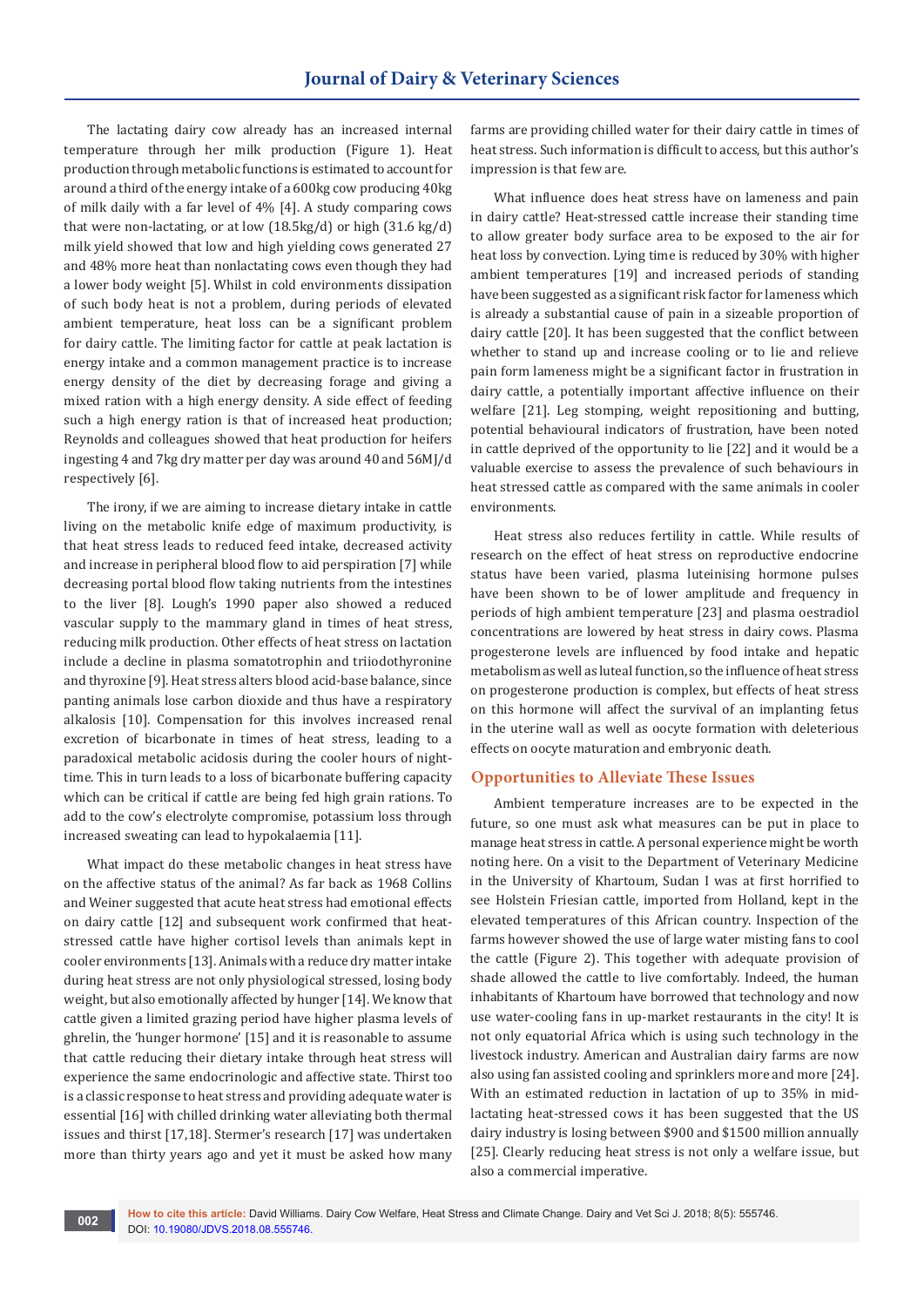

**Figure 2:** Misting fans can significantly reduce heat stress (Masterkool).

#### **References**

- 1. [Poore J, Nemecek T \(2018\) Reducing food's environmental impacts](http://science.sciencemag.org/content/360/6392/987)  [through producers and consumers. Science. 360\(6392\): 987-92.](http://science.sciencemag.org/content/360/6392/987)
- 2. Carrington D (2018) Avoiding meat and dairy is 'single biggest way' to reduce your impact on Earth.
- 3. Foskolos A, Moorby J (2018) How climate change will impact cows and the dairy industry.
- 4. [Coppock CE \(1985\) Energy nutrition and metabolism of the lactating](https://www.sciencedirect.com/science/article/pii/S0022030285812534)  [dairy cow. J Dairy Sci 68: 3403–3410.](https://www.sciencedirect.com/science/article/pii/S0022030285812534)
- 5. [Purwanto BP, Abo Y, Sakamoto R, Furumoto F, Yamamoto S \(1990\)](https://www.cambridge.org/core/journals/journal-of-agricultural-science/article/diurnal-patterns-of-heat-production-and-heart-rate-under-thermoneutral-conditions-in-holstein-friesian-cows-differing-in-milk-production/8B9AAA94F35CABDEBD7EC84DED069884)  [Diurnal patterns of heat production and heart rate under thermoneutral](https://www.cambridge.org/core/journals/journal-of-agricultural-science/article/diurnal-patterns-of-heat-production-and-heart-rate-under-thermoneutral-conditions-in-holstein-friesian-cows-differing-in-milk-production/8B9AAA94F35CABDEBD7EC84DED069884)  [conditions in Holstein Friesian cows differing in milk production.](https://www.cambridge.org/core/journals/journal-of-agricultural-science/article/diurnal-patterns-of-heat-production-and-heart-rate-under-thermoneutral-conditions-in-holstein-friesian-cows-differing-in-milk-production/8B9AAA94F35CABDEBD7EC84DED069884)  [Journal of Agricultural Science 114: 139–142.](https://www.cambridge.org/core/journals/journal-of-agricultural-science/article/diurnal-patterns-of-heat-production-and-heart-rate-under-thermoneutral-conditions-in-holstein-friesian-cows-differing-in-milk-production/8B9AAA94F35CABDEBD7EC84DED069884)
- 6. [Reynolds CK, Tyrrell HF, Reynolds PJ \(1991\) Effects of diet forage-to](https://www.ncbi.nlm.nih.gov/pubmed/2051243)[concentrate ratio and intake on energy metabolism in growing beef](https://www.ncbi.nlm.nih.gov/pubmed/2051243)  [heifers: whole body energy and nitrogen balance and visceral heat](https://www.ncbi.nlm.nih.gov/pubmed/2051243)  [production. Journal of Nutrition 121: 994–1003.](https://www.ncbi.nlm.nih.gov/pubmed/2051243)
- 7. [Lough DS, Beede DL, Wilcox CJ \(1990\) Effects of Feed Intake and](https://www.ncbi.nlm.nih.gov/pubmed/2329200)  [Thermal Stress on Mammary Blood Flow and Other Physiological](https://www.ncbi.nlm.nih.gov/pubmed/2329200)  [Measurements in Lactating Dairy Cows. Journal of Dairy Science. 73:](https://www.ncbi.nlm.nih.gov/pubmed/2329200)  [325-332.](https://www.ncbi.nlm.nih.gov/pubmed/2329200)
- 8. [McGuire MA, Beede DK, DeLorenzo MA, Wilcox CJ, Huntington GB, et](https://www.ncbi.nlm.nih.gov/pubmed/2715110)  [al. \(1989\) Effects of thermal stress and level of feed intake on portal](https://www.ncbi.nlm.nih.gov/pubmed/2715110)  [plasma flow and net fluxes of metabolites in lactating Holstein cows.](https://www.ncbi.nlm.nih.gov/pubmed/2715110)  [Journal of Animal Science 67: 1050-1060.](https://www.ncbi.nlm.nih.gov/pubmed/2715110)
- 9. [McGuire MA, Beede DK, Collier RJ, Buonomo FC, DeLorenzo MA, et](https://www.ncbi.nlm.nih.gov/pubmed/2066314)  [al. \(1991\) Effects of acute thermal stress and amount of feed intake](https://www.ncbi.nlm.nih.gov/pubmed/2066314)  [on concentrations of somatotropin, insulin-like growth factor \(IGF\)-I](https://www.ncbi.nlm.nih.gov/pubmed/2066314)  [and IGF-II, and thyroid hormones in plasma of lactating Holstein cows.](https://www.ncbi.nlm.nih.gov/pubmed/2066314)  [Journal of Animal Science. 69: 2050-2056.](https://www.ncbi.nlm.nih.gov/pubmed/2066314)
- 10. [Srikandakumar A, Johnson EH \(2004\) Effect of heat stress on milk](https://www.ncbi.nlm.nih.gov/pubmed/15563029)  [production, rectal temperature, respiratory rate and blood chemistry](https://www.ncbi.nlm.nih.gov/pubmed/15563029)  [in Holstein, Jersey and Australian Milking Zebu cows. Tropical animal](https://www.ncbi.nlm.nih.gov/pubmed/15563029)  [health and production. 36\(7\): 685-692.](https://www.ncbi.nlm.nih.gov/pubmed/15563029)
- 11. [Jenkinson DM, Mabon RM \(1973\) The effect of temperature and](https://www.ncbi.nlm.nih.gov/pubmed/4728197)  [humidity on skin surface pH and the ionic composition of skin](https://www.ncbi.nlm.nih.gov/pubmed/4728197)  [secretions in Ayrshire cattle. British Veterinary Journal. 129: 282-295.](https://www.ncbi.nlm.nih.gov/pubmed/4728197)
- 12. [Collins KJ, Weiner JS \(1968\) Endocrinological aspects of exposure to](https://www.ncbi.nlm.nih.gov/pubmed/4881390)  [high environmental temperatures. Physiological Reviews. 48: 785-839.](https://www.ncbi.nlm.nih.gov/pubmed/4881390)
- 13. [Wise ME, Armstrong DV, Huber JT, Hunter R, Wiersma F \(1988\)](https://www.ncbi.nlm.nih.gov/pubmed/3183143)  [Hormonal Alterations in the Lactating Dairy Cow in Response to](https://www.ncbi.nlm.nih.gov/pubmed/3183143)  [Thermal Stress1. Journal of Dairy Science. 71: 2480-2485.](https://www.ncbi.nlm.nih.gov/pubmed/3183143)
- 14. [Roche JR, Friggens NC, Kay JK, Fisher MW, Stafford KJ, et al. \(2009\)](https://www.ncbi.nlm.nih.gov/pubmed/19923585)  [Invited review: Body condition score and its association with dairy](https://www.ncbi.nlm.nih.gov/pubmed/19923585)  [cow productivity, health, and welfare. Journal of dairy science. 92\(12\):](https://www.ncbi.nlm.nih.gov/pubmed/19923585)  [5769-5801.](https://www.ncbi.nlm.nih.gov/pubmed/19923585)
- 15. [Gregorini P, Clark CE, Jago JG, Glassey CB, McLeod KL, et al. \(2009\)](https://www.ncbi.nlm.nih.gov/pubmed/19700720)  [Restricting time at pasture: effects on dairy cow herbage intake,](https://www.ncbi.nlm.nih.gov/pubmed/19700720)  [foraging behavior, hunger-related hormones, and metabolite](https://www.ncbi.nlm.nih.gov/pubmed/19700720)  [concentration during the first grazing session. Journal of Dairy Science](https://www.ncbi.nlm.nih.gov/pubmed/19700720)  [92: 4572-4580.](https://www.ncbi.nlm.nih.gov/pubmed/19700720)
- 16. [West JW \(2003\) Effects of heat-stress on production in dairy cattle.](https://www.ncbi.nlm.nih.gov/pubmed/12836950)  [Journal of Dairy Science 86: 2131-2144.](https://www.ncbi.nlm.nih.gov/pubmed/12836950)
- 17. [Stermer RA, Brasington CF, Coppock CE, Lanham JK, Milam KZ \(1986\)](https://www.ncbi.nlm.nih.gov/pubmed/3700796)  [Effect of Drinking Water Temperature on Heat Stress of Dairy Cows.](https://www.ncbi.nlm.nih.gov/pubmed/3700796)  [Journal of Dairy Science. 69: 546-551.](https://www.ncbi.nlm.nih.gov/pubmed/3700796)
- 18. [Wilks DL, Coppock CE, Lanham JK, Brooks KN, Baker CC, et al. \(1990\)](https://www.ncbi.nlm.nih.gov/pubmed/2345198)  [Responses of lactating Holstein cows to chilled drinking water in high](https://www.ncbi.nlm.nih.gov/pubmed/2345198)  [ambient temperatures. Journal of Dairy Science 73:1091-1099.](https://www.ncbi.nlm.nih.gov/pubmed/2345198)
- 19. [Cook NB, Mentink RL, Bennett TB, Burgi K \(2007\) The effect of heat](https://www.ncbi.nlm.nih.gov/pubmed/17369207)  [stress and lameness on time budgets of lactating dairy cows. Journal of](https://www.ncbi.nlm.nih.gov/pubmed/17369207)  [Dairy Science 90: 1674-1682.](https://www.ncbi.nlm.nih.gov/pubmed/17369207)
- 20. [Cook NB, Nordlund KV \(2009\) The influence of the environment on](https://www.ncbi.nlm.nih.gov/pubmed/17983785)  [dairy cow behavior, claw health and herd lameness dynamics. The](https://www.ncbi.nlm.nih.gov/pubmed/17983785)  [Veterinary Journal 179: 360-369.](https://www.ncbi.nlm.nih.gov/pubmed/17983785)
- 21. [Polsky L, von Keyserlingk MA \(2017\) Invited review: Effects of heat](https://www.ncbi.nlm.nih.gov/pubmed/28918147)  [stress on dairy cattle welfare. Journal of dairy science 100: 8645-8657.](https://www.ncbi.nlm.nih.gov/pubmed/28918147)
- 22. [Cooper MD, Arney DR, Phillips CJ \(2007\) Two-or four-hour lying](https://www.ncbi.nlm.nih.gov/pubmed/17297089)  [deprivation on the behavior of lactating dairy cows. Journal of Dairy](https://www.ncbi.nlm.nih.gov/pubmed/17297089)  [Science 90\(3\): 1149-1158.](https://www.ncbi.nlm.nih.gov/pubmed/17297089)
- 23. [De Rensis F, Scaramuzzi RJ \(2003\) Heat stress and seasonal effects on](https://www.ncbi.nlm.nih.gov/pubmed/12935853)  [reproduction in the dairy cow-a review. Theriogenology. 60\(6\): 1139-](https://www.ncbi.nlm.nih.gov/pubmed/12935853) [1151.](https://www.ncbi.nlm.nih.gov/pubmed/12935853)
- 24. [Fournel S, Ouellet V, Charbonneau É \(2017\) Practices for alleviating](https://www.ncbi.nlm.nih.gov/pubmed/28468329)  [heat stress of dairy cows in humid continental climates: a literature](https://www.ncbi.nlm.nih.gov/pubmed/28468329)  [review. Animals 7: 37.](https://www.ncbi.nlm.nih.gov/pubmed/28468329)
- 25. [St-Pierre NR, Cobanov B, Schnitkey G \(2003\) Economic losses from](https://www.sciencedirect.com/science/article/pii/S0022030203740405)  [heat stress by US livestock industries. Journal of Dairy Science 86: E52-](https://www.sciencedirect.com/science/article/pii/S0022030203740405) [77.](https://www.sciencedirect.com/science/article/pii/S0022030203740405)